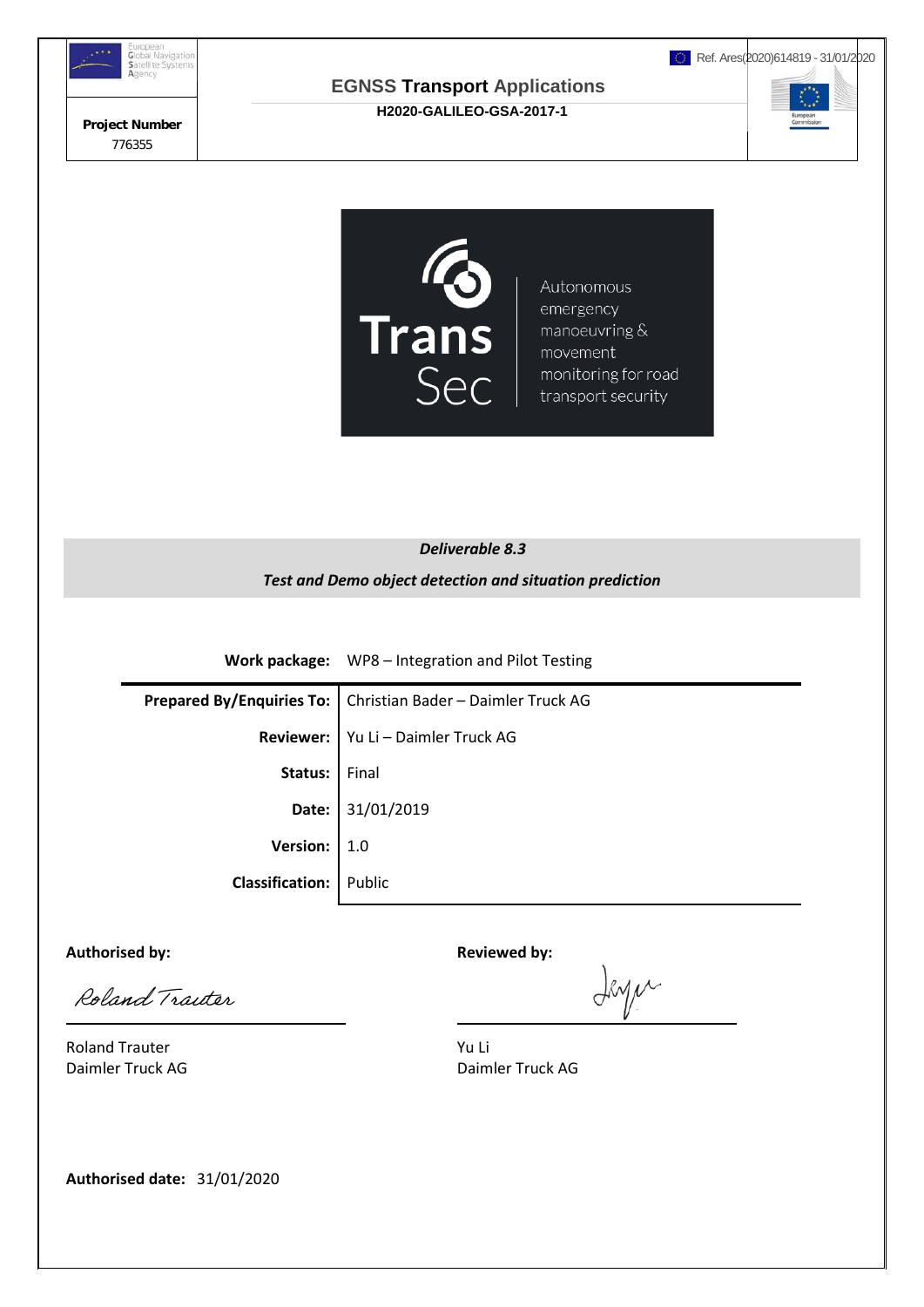# **TransSec Project Profile**

**Grant Agreement number: 776355**

| Acronym: | TransSec.                                                                               |
|----------|-----------------------------------------------------------------------------------------|
| Title:   | Autonomous emergency manoeuvring and movement monitoring for road<br>transport security |
| URL:     | www.transsec.eu                                                                         |
|          | Start Date: 01/02/2018                                                                  |
|          | <b>Duration:</b> 36 months                                                              |

## **Partners**

| <b>Partner</b>                                                                      | <b>Country</b> |
|-------------------------------------------------------------------------------------|----------------|
| Daimler AG                                                                          | GERMANY        |
| TeleConsult Austria GmbH                                                            | <b>AUSTRIA</b> |
| FUNDACION CENTRO DE TECNOLOGIAS DE INTERACCION<br>VISUAL Y COMUNICACIONES VICOMTECH | <b>SPAIN</b>   |
| WATERFORD INSTITUTE OF TECHNOLOGY                                                   | <b>IRELAND</b> |
| UNIVERSITAET STUTTGART                                                              | GERMANY        |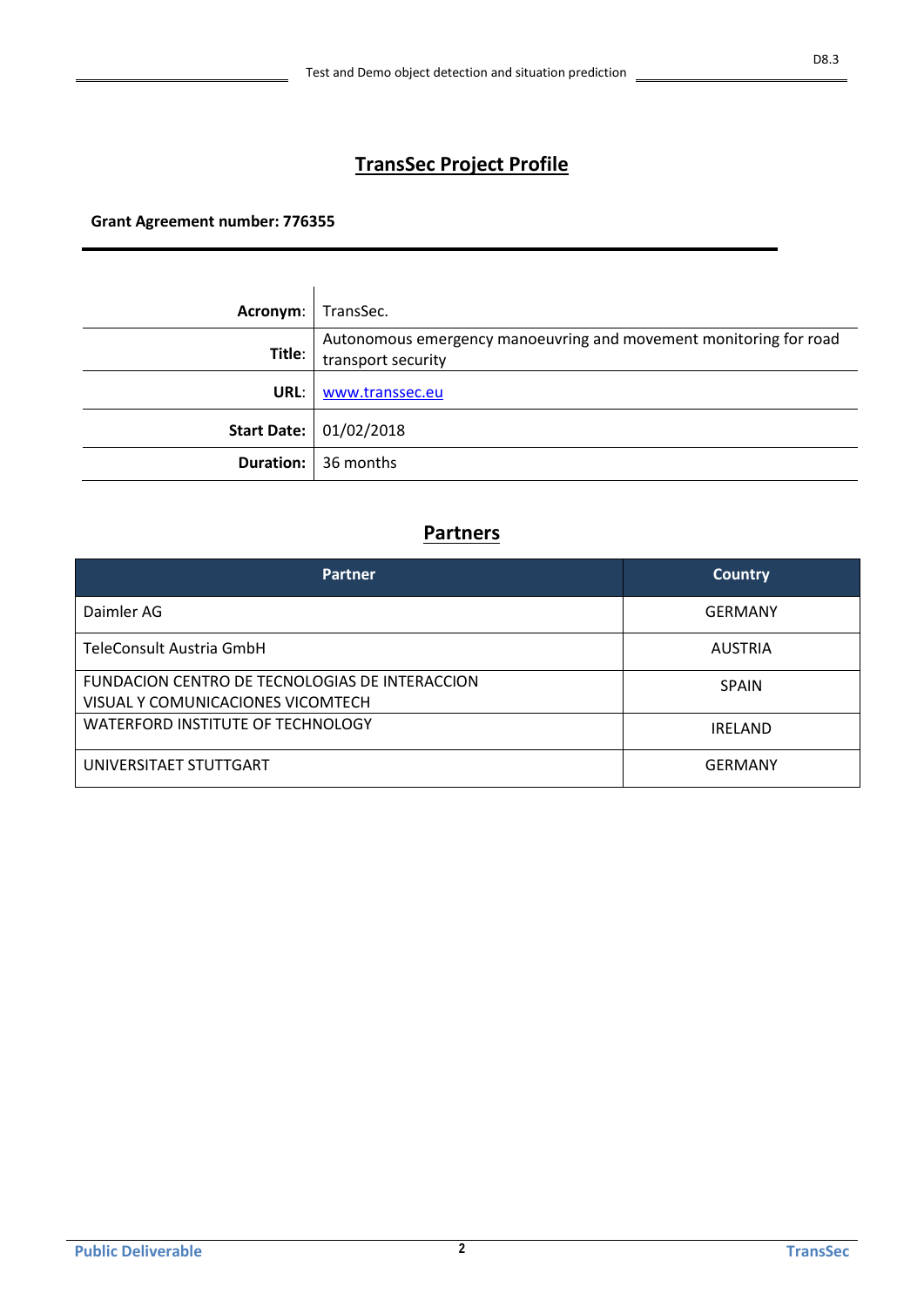

# **Document Control**

This deliverable is the responsibility of the Work Package Leader. It is subject to internal review and formal authorisation procedures in line with ISO 9001 international quality standard procedures.

| <b>Version</b> | <b>Date</b> | Author(s)                             | <b>Change Details</b>      |
|----------------|-------------|---------------------------------------|----------------------------|
| 0.1            | 11/12/2019  | Christian Bader (Daimler<br>Truck AG) | First draft with Structure |
| 0.2            | 25/01/2020  | Christian Bader(Daimler<br>Truck AG)  | Draft version 2            |
| 0.3            | 30/01/2020  | Gorka Vélez (Vicomtech)               | Review                     |
| 0.9            | 31/01/2020  | Yu Li(Daimler Truck AG)               | Review                     |
| 1.0            | 31/01/2020  | Christian Bader(Daimler<br>Truck AG)  | Final adaptions            |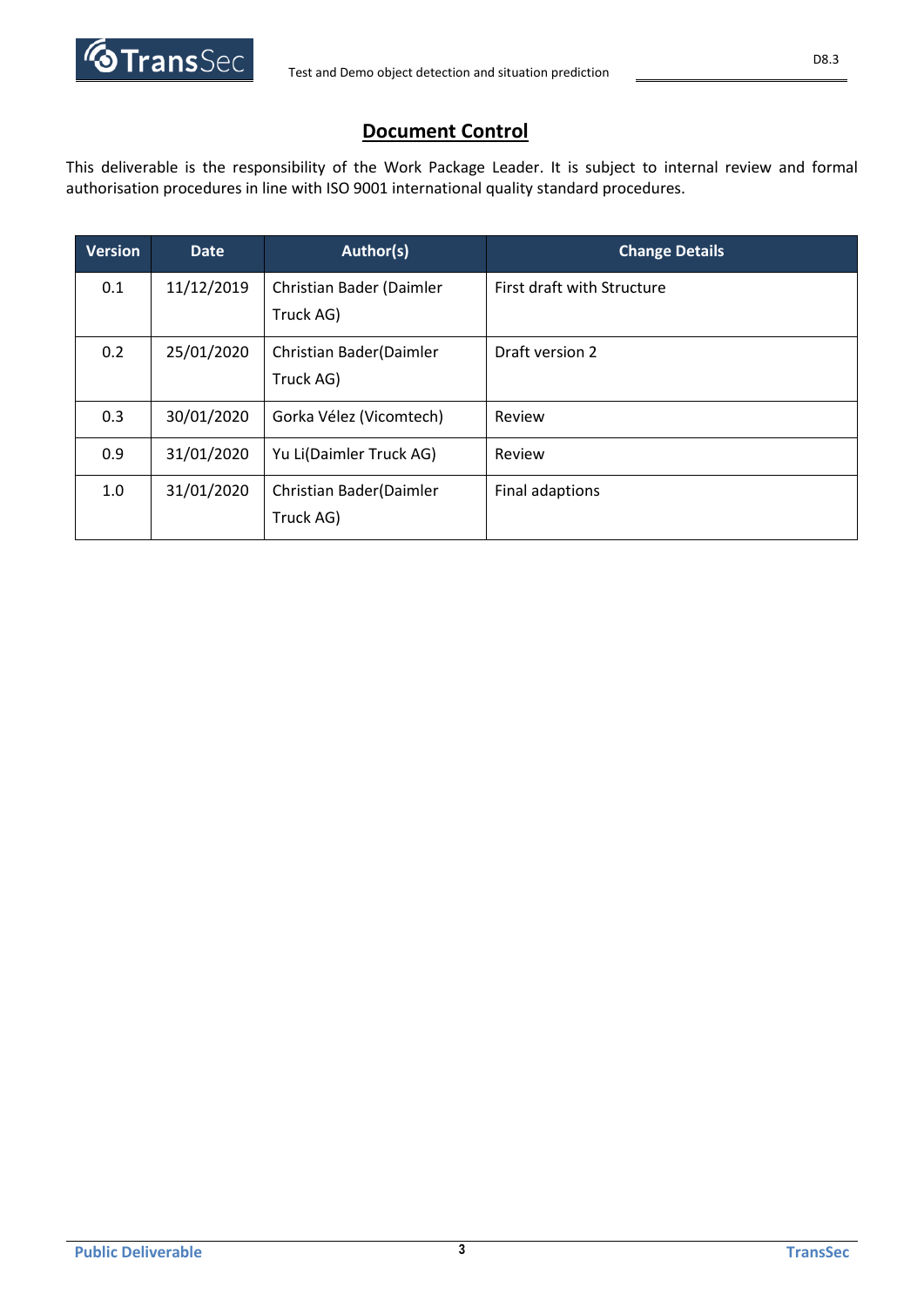### **Executive Summary**

Deliverable 8.3 documents integrating, testing and demonstration of several modules for object detection and environment perception developed until end of year 2. The perception modules work with several Cameras and LiDAR Sensors mounted at the Vehicle. Additionally the modules can provide information for the Local Dynamic Map (LDM).

The objectives for the object detection modules are:

- 1. Reliable detection of dynamic objects that are potential obstacles for the vehicle. Weak targets, like pedestrians or cyclists are of special interest.
- 2. Detection of static objects, which can be used for map matching.
- 3. Prediction of possible collisions by tracking the detected objects.

## **Test Vehicles and Equipment**

| LIDAR Sensors:               | Ouster OS1 64 Layer                                   |
|------------------------------|-------------------------------------------------------|
|                              | Velodyne VLP-32C                                      |
| Cameras:                     | Leopard Imaging LI-AR0231-GMSL-120H                   |
|                              | Logitech C270                                         |
| <b>GNSS receivers:</b>       | Trimble BX982                                         |
| <b>Positioning Services:</b> | Trimble Centerpoint RTX,                              |
| Computer:                    | CarPC, Intel i7-6700TE, Nvidia GTX 1050Ti, 32GB Ram   |
| Vehicle Model:               | Mercedes-Benz Atego 823 Dumper with 7.5 to and 230 HP |

## **Test drives**

The test drives were conducted with the test truck Atego 823 in public road traffic in Stuttgart area. This is an urban and industrial, partly also rural area in a mostly hilly terrain.

## **Object detection results overview**

- Light Detection And Ranging (LiDAR) based object detection provides accurate positioning and tracking of road users.
- LiDAR based object detection detects both static and dynamic objects.
- Camera based object detection provides high accuracy detection of specific classes.
- Possible collisions are detected and collision probability is calculated for a time horizon of one second.

## **Next Steps**

To increase the performance of the perception modules, the truck will be equipped with additional cameras and LiDAR sensors, which will provide nearly 360° field of view (FOV).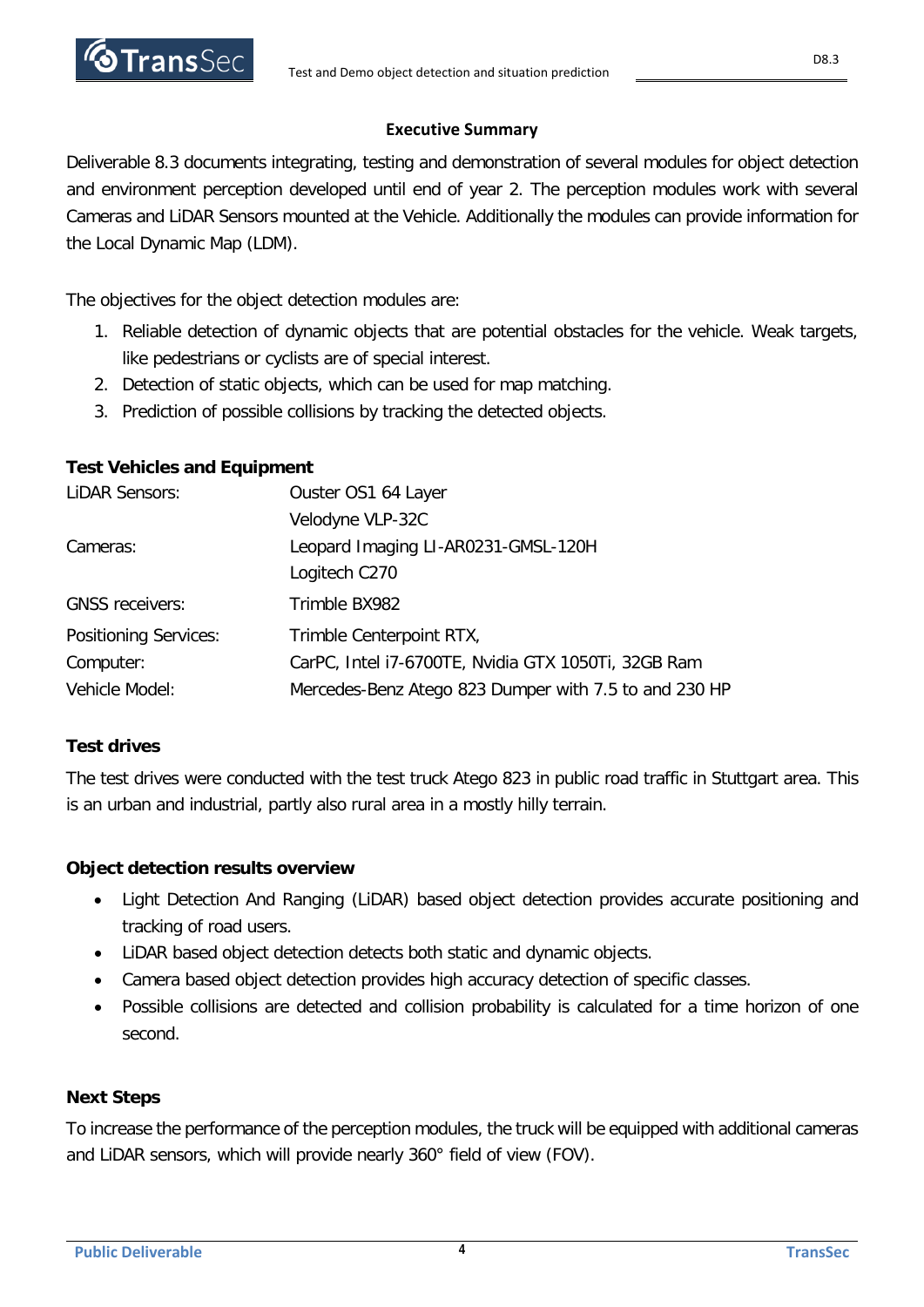

# **Table of Contents**

| $\mathbf{1}$            |     |       |  |  |
|-------------------------|-----|-------|--|--|
| $\overline{2}$          |     |       |  |  |
|                         | 2.1 |       |  |  |
|                         |     |       |  |  |
|                         |     |       |  |  |
| $\overline{\mathbf{3}}$ |     |       |  |  |
|                         |     |       |  |  |
|                         |     |       |  |  |
|                         |     |       |  |  |
| $\mathbf{A}$            |     |       |  |  |
|                         |     |       |  |  |
|                         |     |       |  |  |
|                         |     | 4.1.2 |  |  |
|                         |     | 4.1.3 |  |  |
|                         |     | 4.1.4 |  |  |
|                         |     |       |  |  |
| 5                       |     |       |  |  |
| 6                       |     |       |  |  |
| 7                       |     |       |  |  |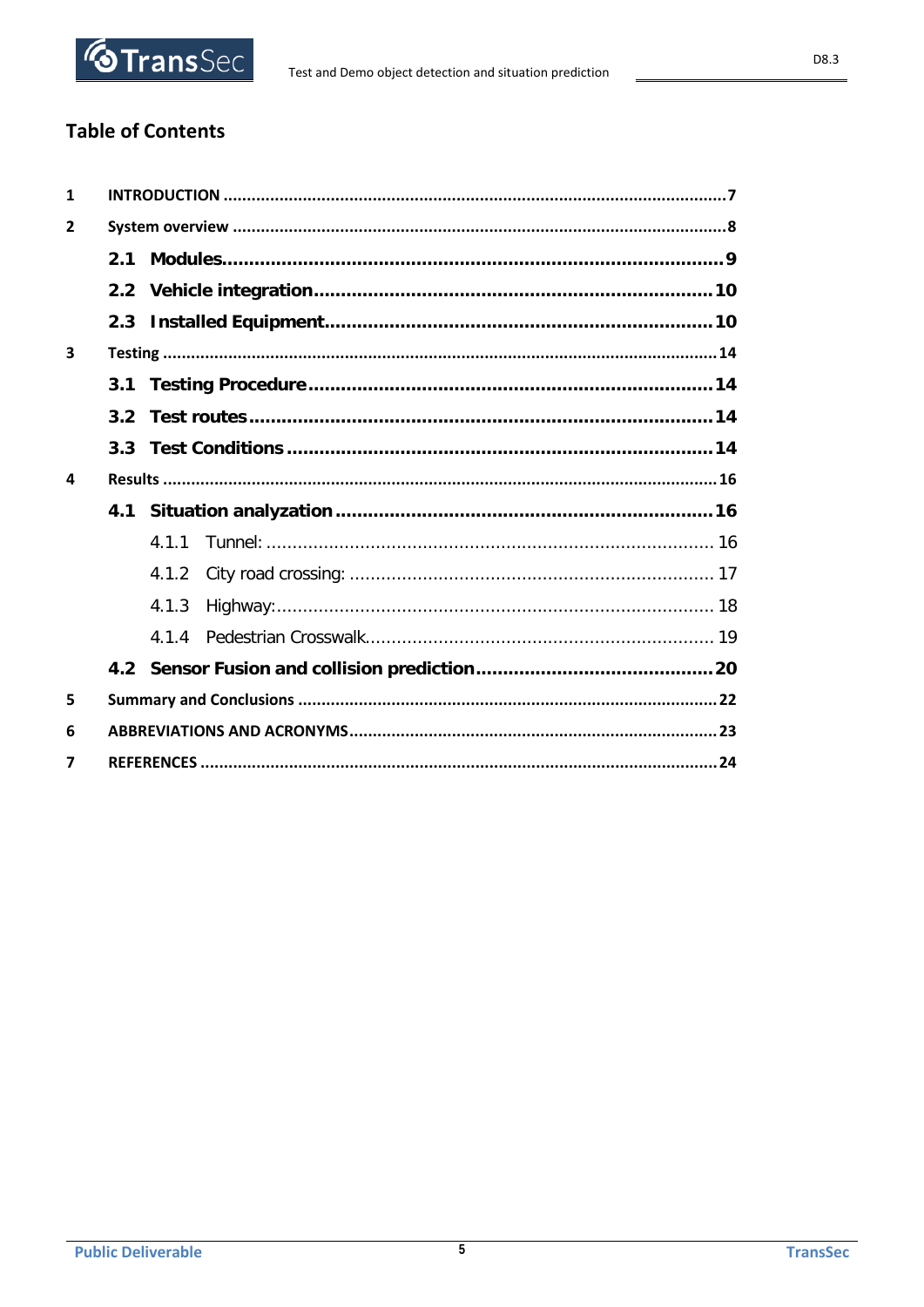

# **Table of Figures**

| Figure 9: Horizontal FOV of both LiDAR sensors (orange) and cameras (Leopard - blue, Logitech - green)                                                                                                              |
|---------------------------------------------------------------------------------------------------------------------------------------------------------------------------------------------------------------------|
| Figure 10: Vertical FOV of LiDAR sensors (Ouster - orange, Velodyne - red) and cameras (Leopard -                                                                                                                   |
|                                                                                                                                                                                                                     |
|                                                                                                                                                                                                                     |
|                                                                                                                                                                                                                     |
| Figure 14: LiDAR and camera frame at a city road crossing with detected cars and static objects  17                                                                                                                 |
|                                                                                                                                                                                                                     |
| Figure 16: Pedestrian crosswalk with several pedestrians directly in front of the truck.  19                                                                                                                        |
| Figure 17: Urban situation with projected camera objects. Left - camera frame with object detection. Right<br>- LiDAR frame with projected bounding boxes from camera detection (dark green) and LiDAR based object |
| Figure 18: Highway situation with projected camera objects. Camera objects in dark green, LiDAR objects                                                                                                             |
|                                                                                                                                                                                                                     |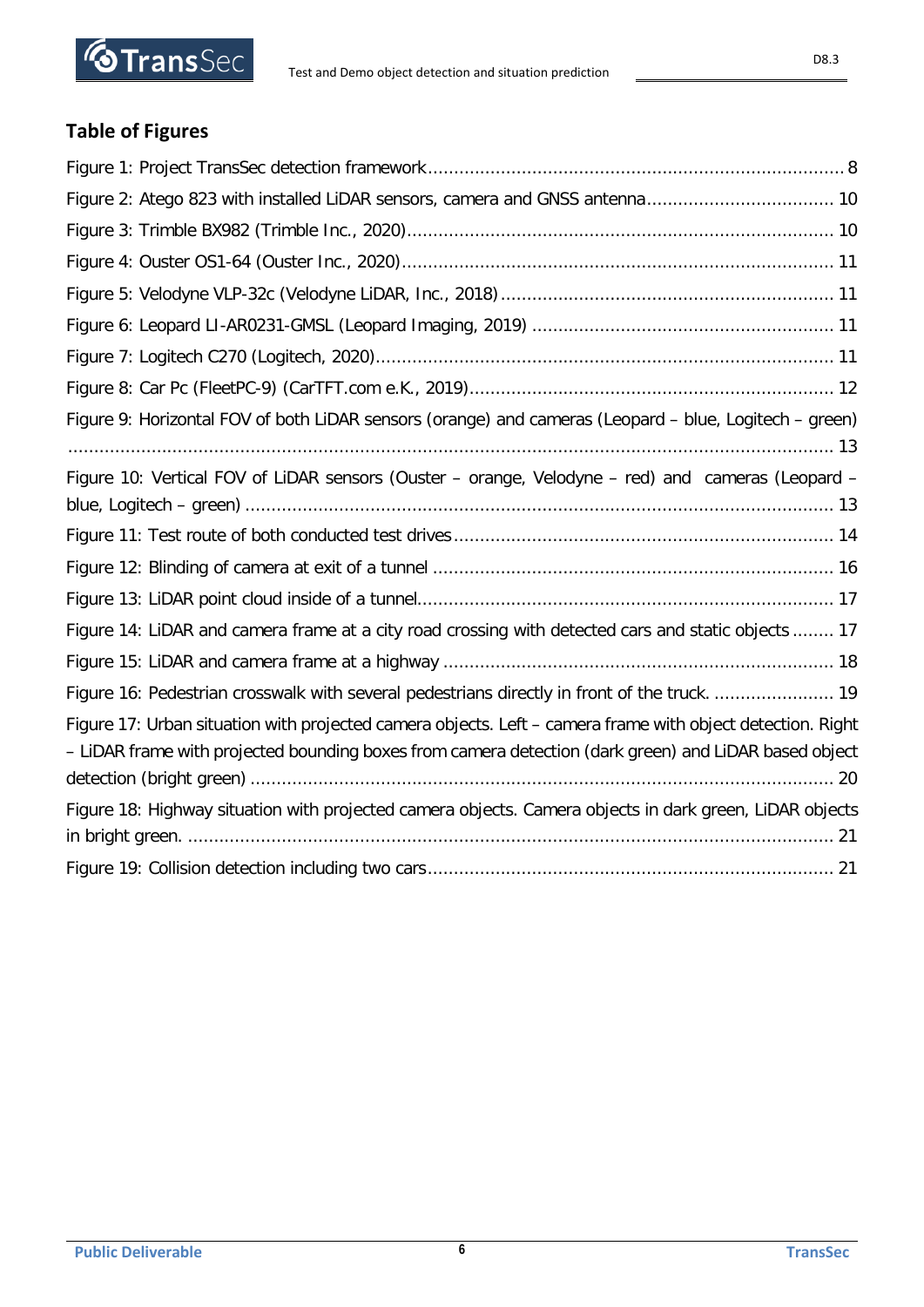# <span id="page-6-0"></span>**1 INTRODUCTION**

TransSec is a research Project committed to deliver solutions for the rising amount of vehicle-based terror attacks. The work done by TransSec includes Modules for object detection, which is essential for the prevention of such attacks by active safety systems.

Deliverable D8.3 Test and Demo Object Detection and Situation Prediction is the documentation of the integration and demonstration of the object detection modules of work packages (WP)4-7 until the end of year two. The Object detection works on both LiDAR and camera. The Deliverables D4.1 and D4.2 describe the algorithms in more detail.

This deliverable includes tests of several software modules for the detection and tracking of objects. In particular, the object detection modules for camera and LiDAR, as well as the tracking and collision detection is tested. Therefore, the test also allows a comparison between camera and LiDAR based approaches.

The tests done in this report shows, that camera and LiDAR are already capable of accurate object detection and tracking. However, the integration done so far provides a limited FOV of 180° in front of the truck. This will be extended during the next year.

The next paragraphs will give an overview of the following chapters. In general, the chapters describe the steps of preparation, conduction and evaluation of the Object detection and situation prediction modules.

Chapter 2 "System overview" describes the object detection system including all the hardware and software components. The integration of the hardware into the test vehicle is described here too.

Chapter 3 "Testing" describes the preparation, i.e. the calibration, and the testing procedure. This chapter also includes the description of the test route.

Chapter 4 "Results" includes a description of the recorded data as well as analysis of special situations. This chapter also describes the strengths and weaknesses of the used approaches during the analysed situations.

Chapter 5 "Summary and Conclusions" summarizes the test results of the object detection modules and shows a conclusion based on them. This also includes an overview of the progress of object detection and the next development steps.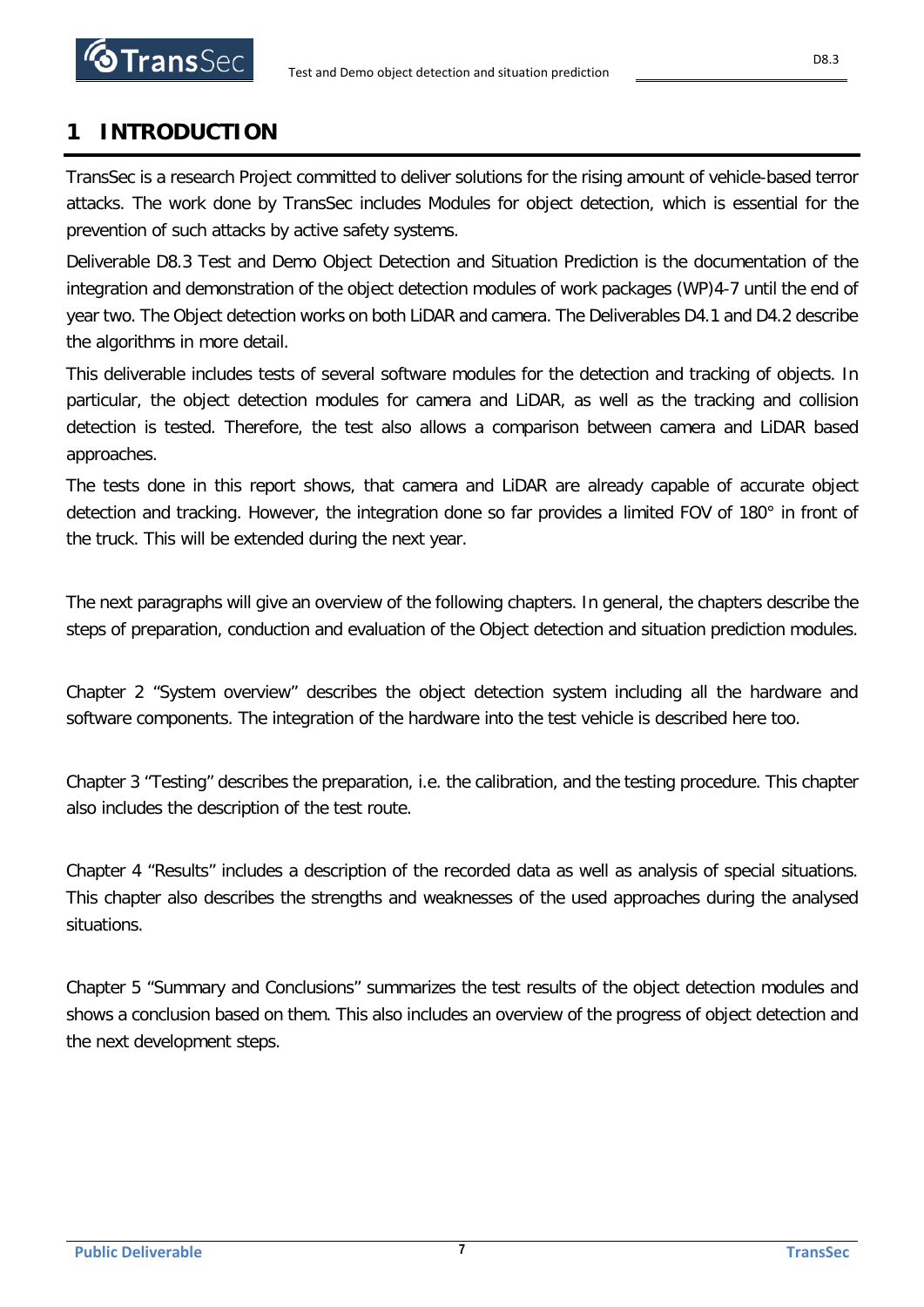# <span id="page-7-0"></span>**2 System overview**

The TransSec object detection modules consist of several approaches for the detection of static and dynamic objects around the vehicle. The focus is on static objects that can be found in a map, like lane markings or traffic signs and on dynamic obstacles, which are mainly other traffic participants (other cars, pedestrians, etc.). Object detection and situation prediction concept

The TransSec object detection software uses cameras, LiDAR Sensors and Global Navigation Satellite Systems (GNSS) receivers as inputs for the detection and tracking frameworks and provide information about the surrounding objects. These are represented as 3D-cuboids with respect to the vehicle coordinate frame. Object detection with cameras is already well known and provides high performances at good sight. However, they are not capable of providing high accuracy data in bad weather conditions, at night or when blinded by direct sunlight. To obtain spatial information for the detected objects, an accurate calibration is necessary. LiDAR sensors on the other hand side provide point clouds of the sensor surrounding. Therefore, they provide very accurate spatial information, but suffer from lower resolutions. Additionally, the object detection is not yet so far developed as the camera based and these sensors are currently very expensive. By combining both types of sensors, we are able to compensate the disadvantages of each sensor.

The processing pipeline shown in [Figure 1](#page-7-1) creates 3D bounding boxes for dynamic objects. Additionally to the Bounding boxes, the relative position and speed of the objects is calculated. This information can be calculated very accurately by using the LiDAR Sensors, whose point clouds have cm level accuracies.

Overall, the software uses LiDAR, Camera and GNSS information to detect and track objects. For each object, the classification, the 3D bounding boxes, information about the movement and the collision probability are calculated. These algorithms are described in more detail in Deliverables D4.1 – D4.3 and D5.3 and in chapter [2.1.](#page-8-0)



<span id="page-7-1"></span>**Figure 1: Project TransSec detection framework**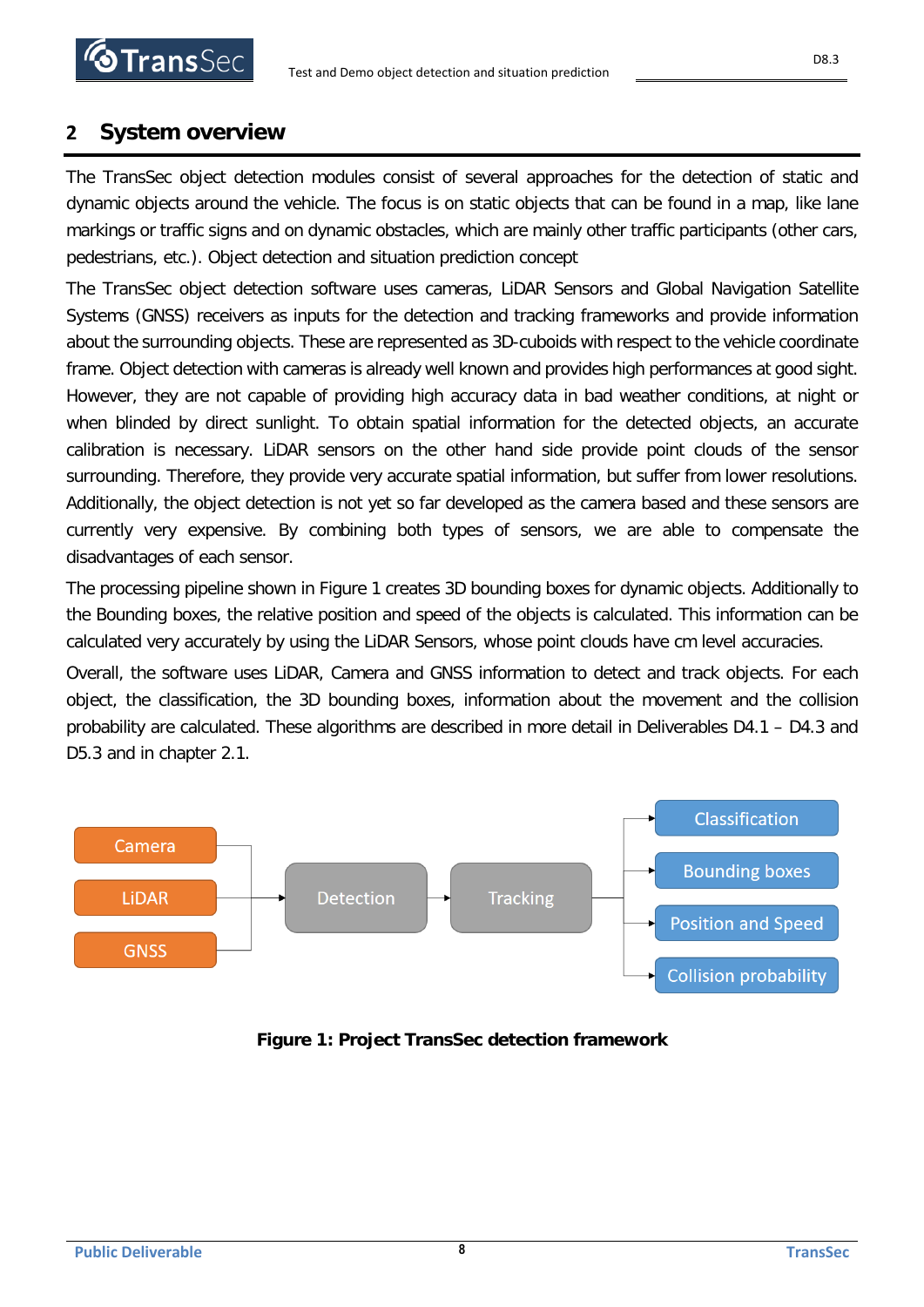

# <span id="page-8-0"></span>**2.1 Modules**

This section describes some details of the software modules used for this test. This mainly contains the necessary inputs and outputs, as well as the functionality.

## **1. Camera object detection**

The camera based object detection uses images of different sizes as input and is able to calculate bounding boxes both in image and in 3-dimensional vehicle coordinates. For the calculation of the objects position in vehicle coordinates, an accurate calibration is necessary.

## **2. LiDAR object detection**

The LiDAR object detection is based on geometric relationships between points. This allows filtering out the points corresponding to the ground and grouping the remaining points to clusters. Finally, a 3-dimensional bounding box is created for each cluster. The only input is the point cloud in Cartesian coordinates. This allows detecting every physical obstacle around the car including static objects, like traffic signs and walls, as well as dynamic objects like pedestrians or cars. Additionally, a classifier is used for the detection of several dynamic objects in birds eye view (BEV).

## **3. Tracking**

The object tracking allows an estimation of the states of all surrounding objects. This includes the objects position and speed and is therefore required for the collision detection. This tracking works on both LiDAR and Camera objects. For the calculation, the ego vehicle movement provided by the GNSS receiver is used too.

## **4. Collision detection**

Based on the object detection, the states of the objects are predicted for the next second. This allows a calculation of the collision probability of each object in each time step during the next second. Thus very probable collisions are detected.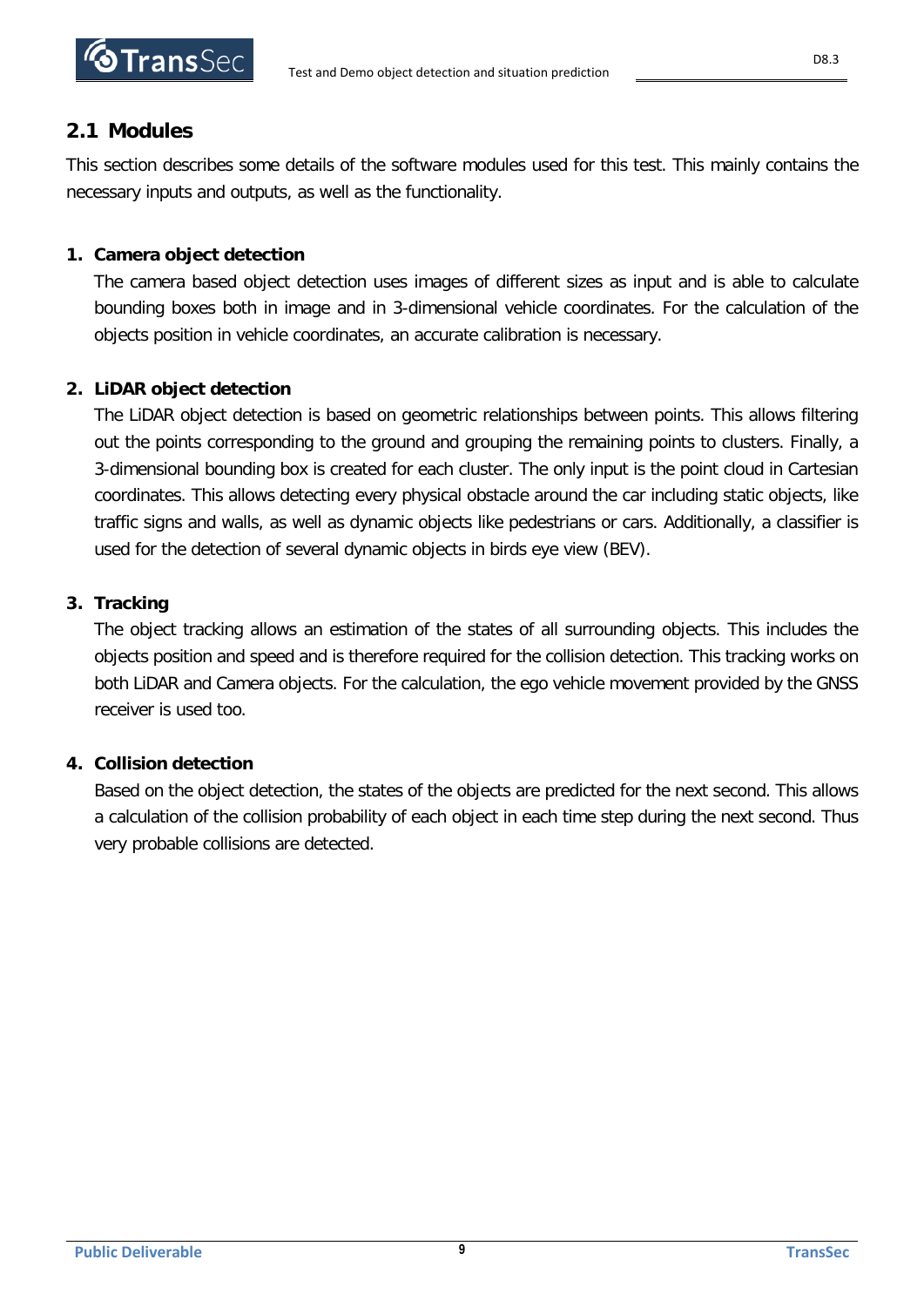

# <span id="page-9-0"></span>**2.2 Vehicle integration**

The truck used the demonstration drives is a Mercedes-Benz Atego 823 Dumper with 7.5 to and 230 horsepower. It is a series truck with no special equipment except a front camera, which detects road lanes markings and lane departure warning. The cabin has three seats, one for the driver and two for the passengers. [Figure 2](#page-9-2) shows the truck with installed sensors.



**Figure 2: Atego 823 with installed LiDAR sensors, camera and GNSS antenna**

# <span id="page-9-2"></span><span id="page-9-1"></span>**2.3 Installed Equipment**

This chapter gives an overview of the used Sensors, hardware and software. All the mentioned are built into the truck and supplied by the truck.

1. GNSS Receiver - Trimble BX982 with positioning service "Trimble Centerpoint RTX". This is a high accuracy GNSS Receiver capable of positioning on cm level. For maximum GNSS reception, the GNSS antenna is mounted at the center of the roof of the truck.



**Figure 3: Trimble BX982 (Trimble Inc., 2020)**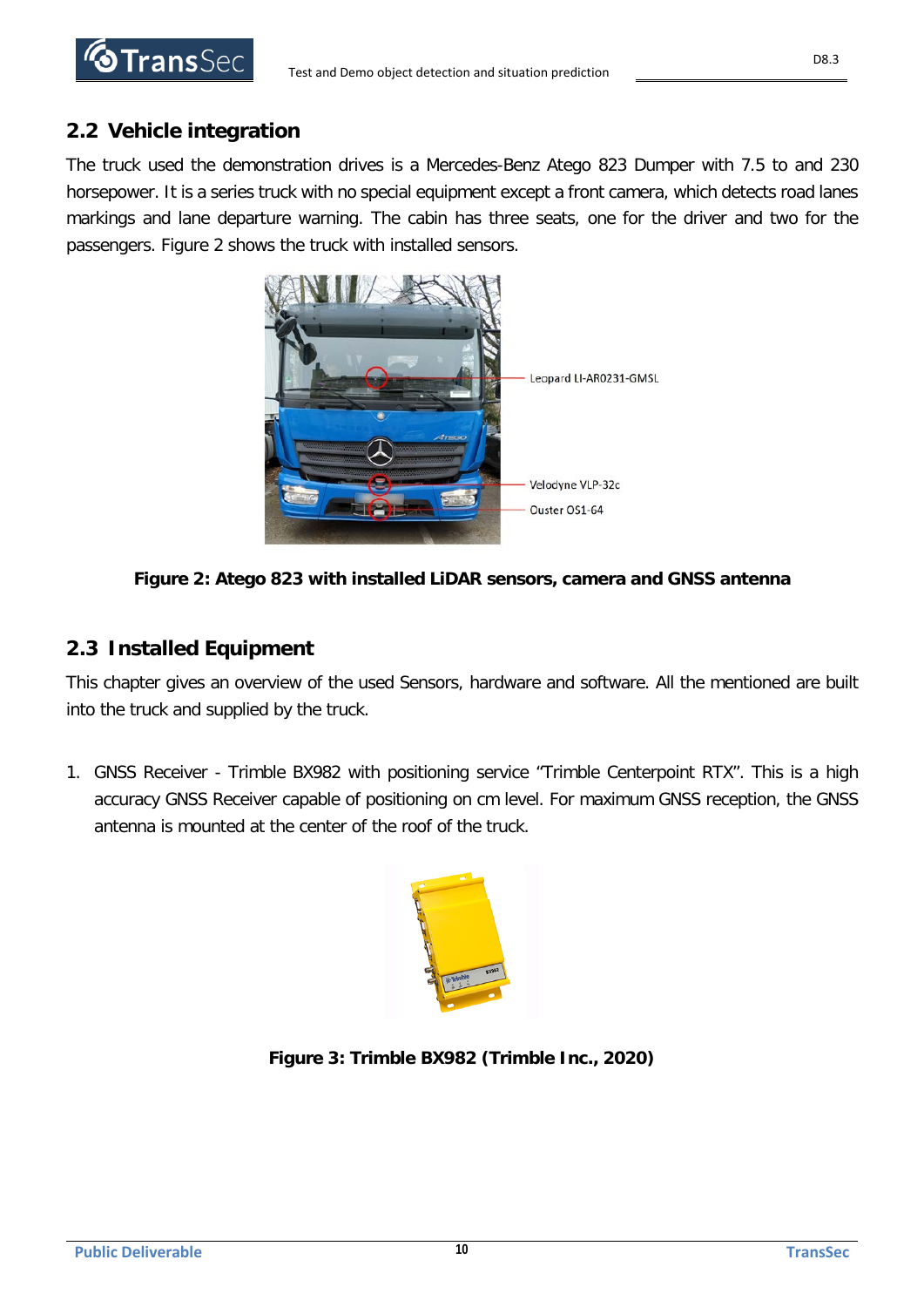

2. LiDAR - Ouster OS1-64: A 64 Layer LiDAR Sensor with ±16.6° vertical FOV and 360° horizontal FOV. The LiDAR is mounted on the Front of the truck at a height of 32 mm.



### **Figure 4: Ouster OS1-64 (Ouster Inc., 2020)**

3. LiDAR – Teledyne VLP-32c: A 32 Layer LiDAR Sensor with vertical FOV of +15° to -25°. The horizontal FOV is 360°. The LiDAR is mounted on the Front of the truck at a height of 66 mm.



#### **Figure 5: Velodyne VLP-32c (Velodyne LiDAR, Inc., 2018)**

4. Camera – Leopard Imaging LI-AR0231-GMSL-120H with 120° horizontal FOV and 73° vertical FOV. The image resolution is 1928 x 1208 pixels. The camera is mounted inside of the driver's cabin at a height of 1770 mm and 95 mm to the right of the vehicles centre plane.



#### **Figure 6: Leopard LI-AR0231-GMSL (Leopard Imaging, 2019)**

5. Camera – Logitech C270: RGB Camera with 60° horizontal FOV. The image resolution is 1280 x 720 pixels. The camera is mounted inside of the drivers cabin at a height of 1765 mm and 315 mm to the right of the vehicles centre plane.



### **Figure 7: Logitech C270 (Logitech, 2020)**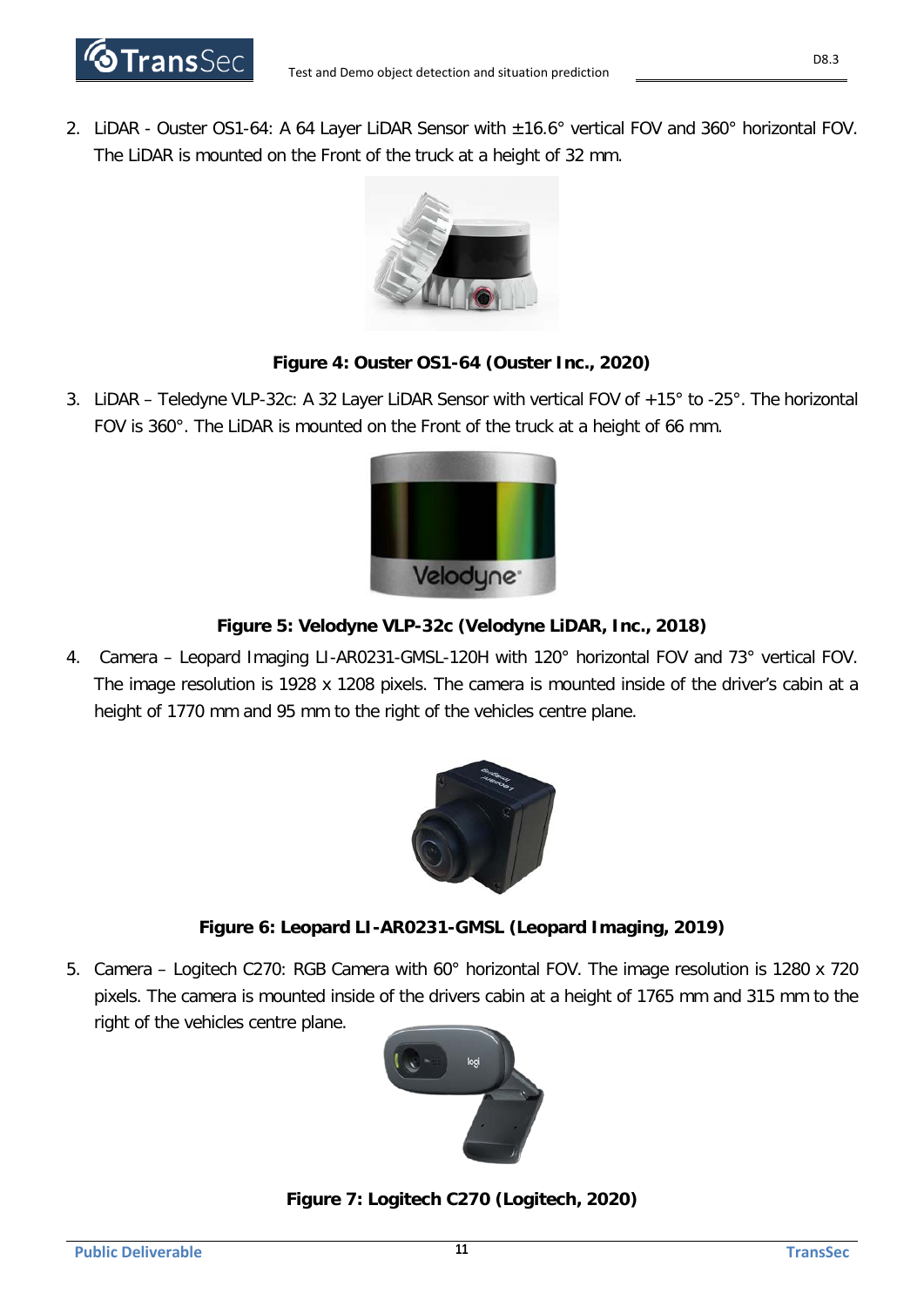

6. Car-PC with Intel I7-6700TE, Nvidia GTX 1050TI, 32GB Ram and 1TB SSD. The computer is running on Ubuntu 18.04 LTS.



**Figure 8: Car Pc (FleetPC-9) (CarTFT.com e.K., 2019)**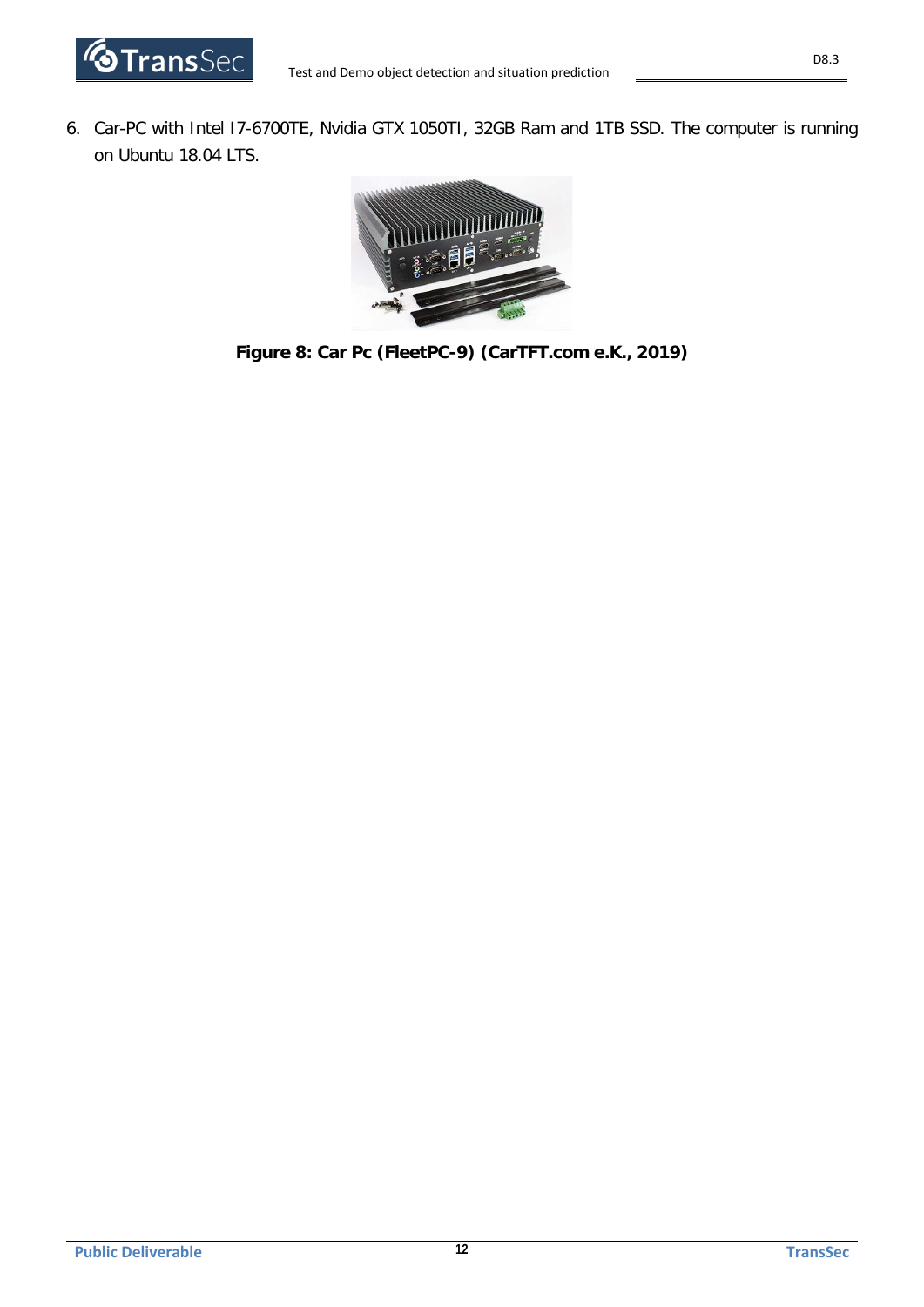

### [Figure 9](#page-12-0) an[d](#page-12-2)

[Figure 10](#page-12-2) show the FOV of the LiDAR sensors and cameras in BEV and side view. In the vertical direction, the cameras have a wider coverage field, while in the horizontal direction the LiDAR sensors have a wider FOV. For future tests, additional LiDAR sensors and cameras will be used to extend the coverage of the vehicle surrounding. D4.3 already proposes the position of the additional LiDAR devices.



**Figure 9: Horizontal FOV of both LiDAR sensors (orange) and cameras (Leopard – blue, Logitech – green)**

<span id="page-12-2"></span><span id="page-12-0"></span>

<span id="page-12-1"></span>**Figure 10: Vertical FOV of LiDAR sensors (Ouster – orange, Velodyne – red) and cameras (Leopard – blue, Logitech – green)**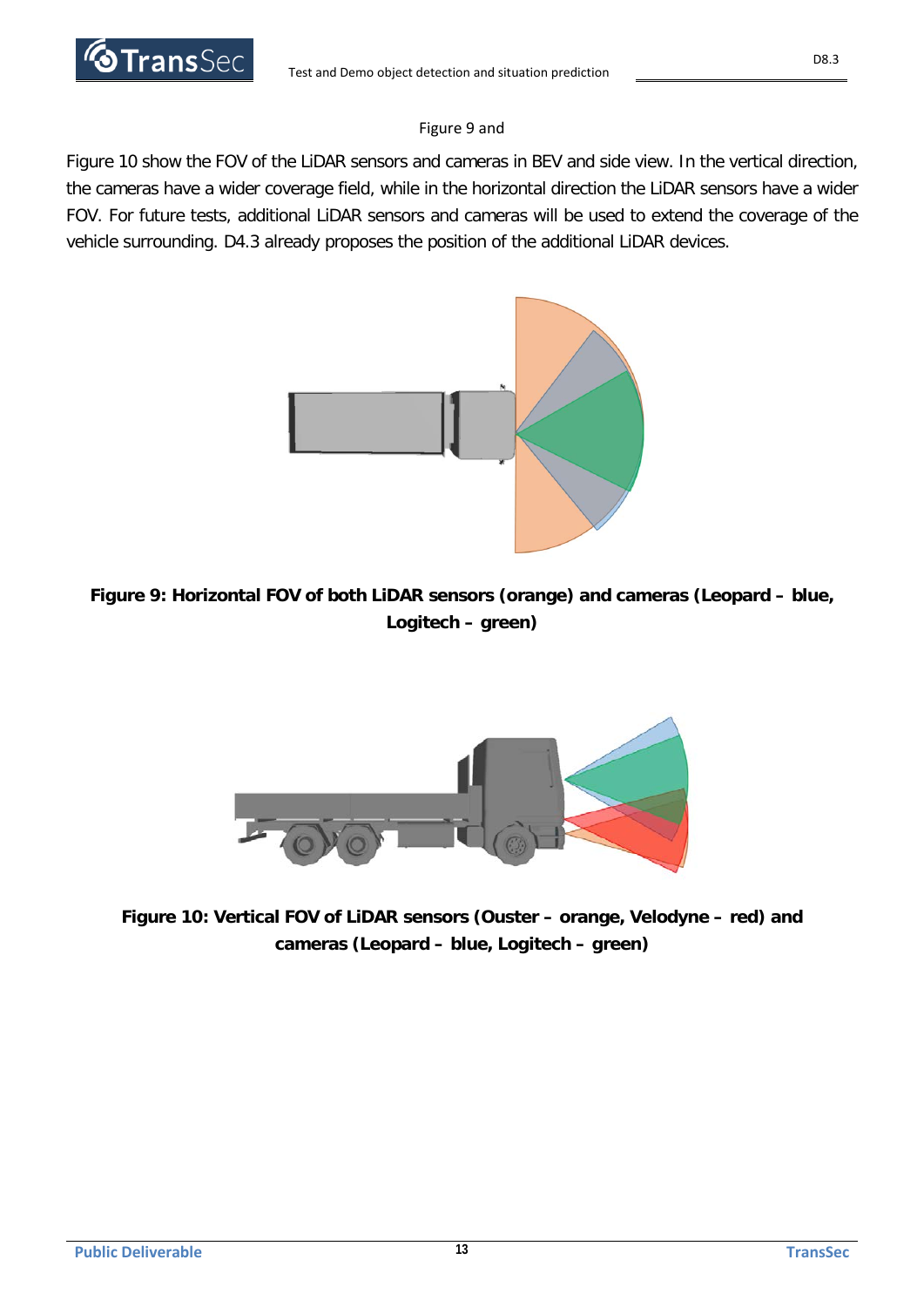# <span id="page-13-0"></span>**3 Testing**

# <span id="page-13-1"></span>**3.1 Testing Procedure**

This Document describes the first integration of the Object detection and situation prediction modules at the end of year two. Therefore, the focus is on the general system performance, the limitations and possible system improvements. In this process, some special situations according to the TransSec use cases are analysed.

For this deliverable, two test drives with different hardware combinations are conducted. The first test drive uses the Ouster OS1-64 as LiDAR sensor and the Logitech C270 as camera. This test drive focuses on the analysis of LiDAR and camera object detection in different situations. The second test drive uses the Velodyne VLP-32c as LiDAR sensor and the Leopard LI-AR0231-GMSL as camera. During this test drive, the focus is on the sensor fusion, the tracking and situation prediction.

# <span id="page-13-2"></span>**3.2 Test routes**

The test route is located in the Stuttgart area which is a mostly urban and industrial area including also rural areas all in a mostly hilly terrain. Besides Stuttgart, the nearby city of Esslingen is included. Start and end of test routes is the location of Daimler Trucks Advanced Engineering in Stuttgart-Untertürkheim. The route can be seen in [Figure 11](#page-13-4) and is the same for both test drives



**Figure 11: Test route of both conducted test drives**

# <span id="page-13-4"></span><span id="page-13-3"></span>**3.3 Test Conditions**

The first test drive is carried out at the 17.01.2020 at 10:00 am with mostly sunny weather. Overall, 65 minutes are recorded. The recorded data include urban areas with pedestrian and bicyclist interaction, parking spaces, country road situations and high way drives. In all types of situations interactions with other motorized road users occur.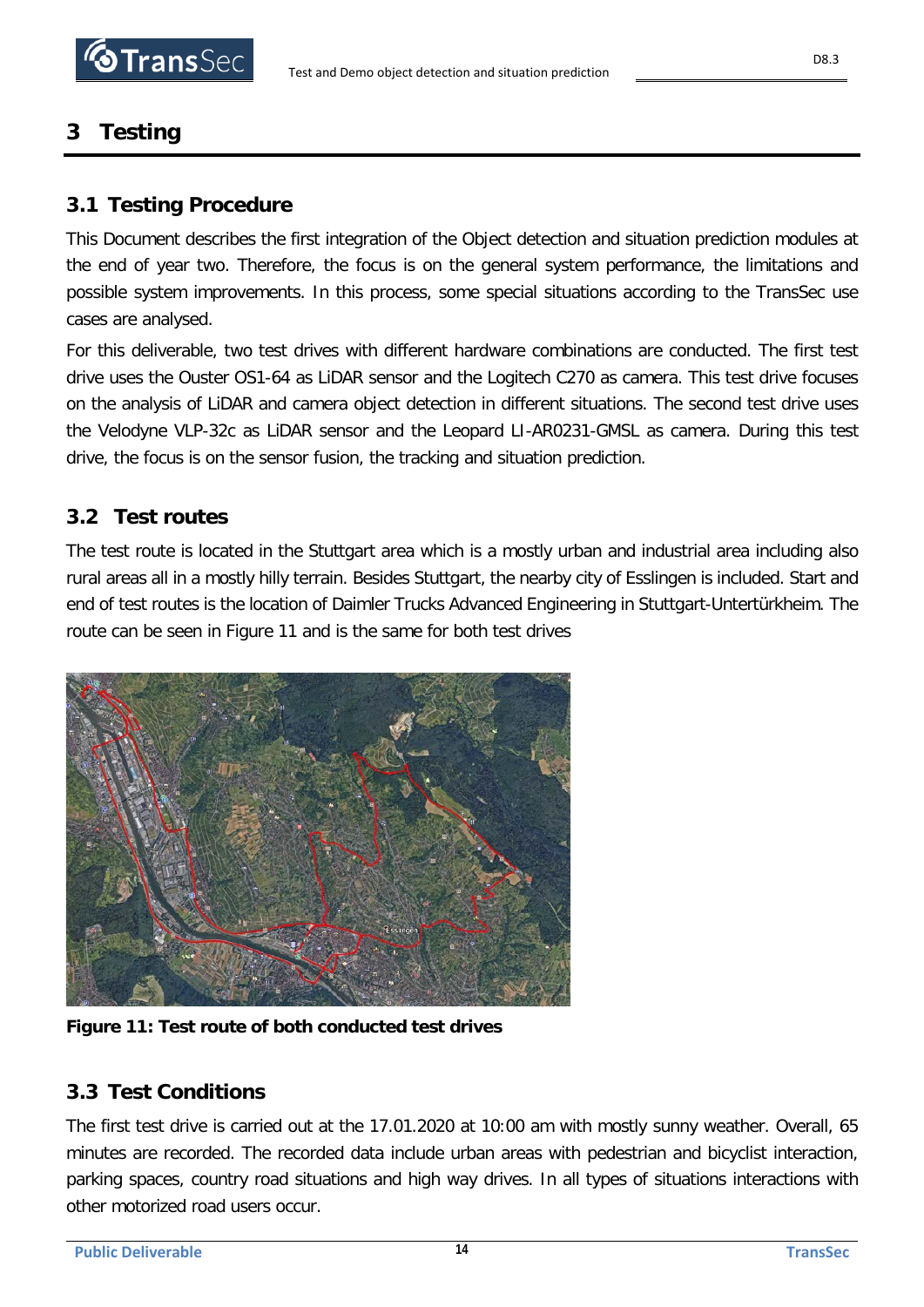

The second test drive is carried out at the 22.01.2020 at 4:00 pm at mostly cloudy weather. During this test drive, 56 minutes are recorded. Due to the same test route, the same types of situations occur. Before the test-drives, the extrinsic parameters of the camera are calibrated using the method described in deliverable D4.3.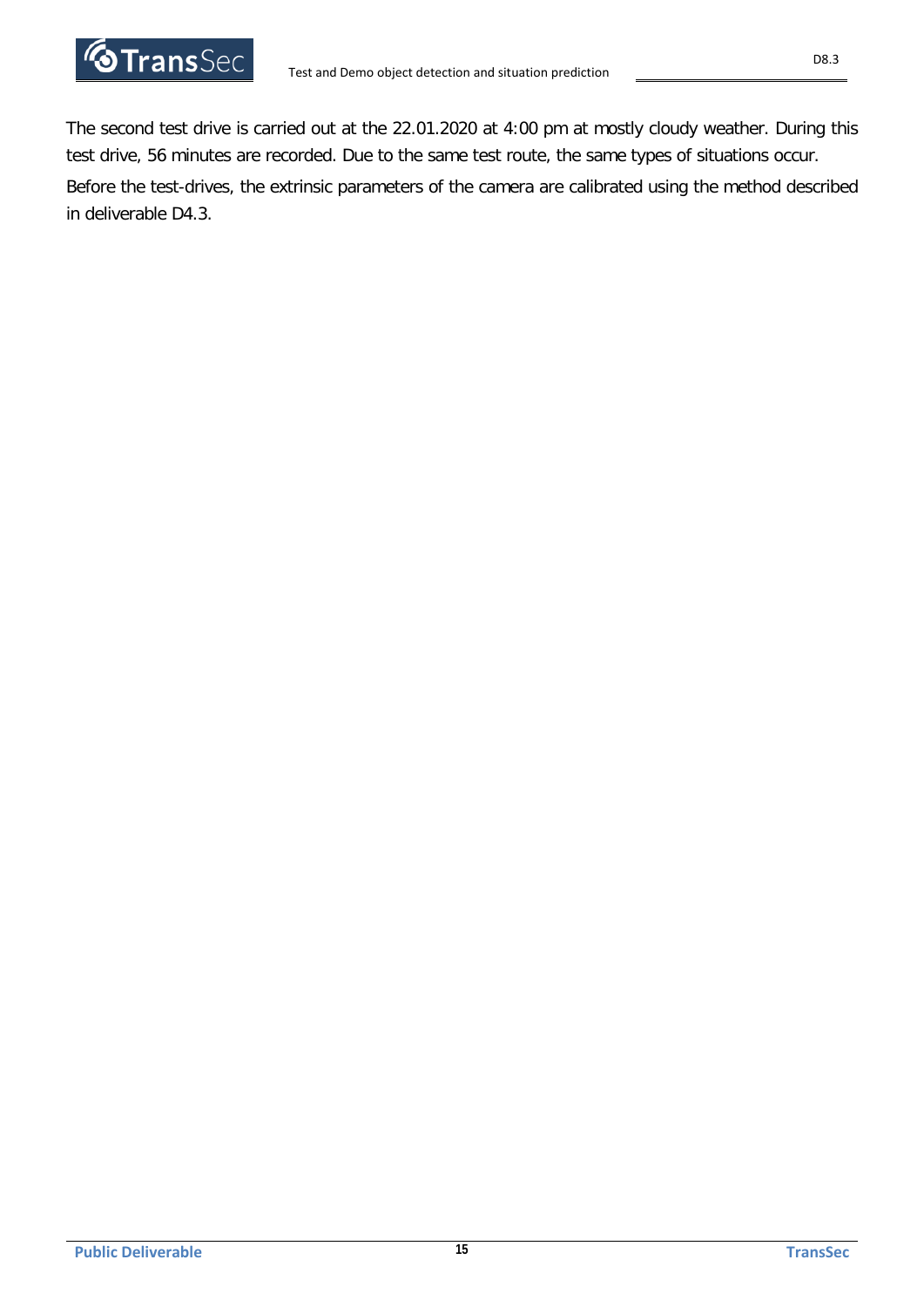# <span id="page-15-0"></span>**4 Results**

During the test drives, the focus is on some specific situations, like city road crossings or tunnels. These situations are listed and analysed in chapter [4.1.](#page-15-1) For each of the situations, the results of the object detection is shown explanatory.

# <span id="page-15-1"></span>**4.1 Situation analyzation**

The recorded data include several driving scenarios. Deeper investigations are made for the situations:

- Tunnel
- City road crossing
- Highway
- Pedestrian crosswalk

Tunnel and City road crossing are also included in the TransSec use cases, while the highway is a special case of the one-way road. The pedestrian crosswalk scene can be compared to use cases with several pedestrians in close range to the truck, like the shopping zone.

## <span id="page-15-2"></span>**4.1.1 Tunnel:**

Tunnels are a special case for both camera and LiDAR sensors. For the camera, the lightning situation differs a lot compared to most outside scenes and especially the rapid light change at the entrance and exit are challenging. At the entrance, the image typically gets very dark, while it is blinded at the exit. [Figure 12](#page-15-3) shows such a blinding at the exit of a tunnel exemplary. The object detection algorithm suffers from both situations.



**Figure 12: Blinding of camera at exit of a tunnel**

<span id="page-15-3"></span>Our investigations show, that the camera based object detection works well during the time inside of a tunnel, but much worse during enter or exit of the tunnel due to the rapid changes of the lighting conditions.

For the LiDAR detection, a tunnel is a special case too. Here, the sensor detects the ceiling and the walls and therefore creates points all around the ego vehicle. [Figure 13](#page-16-1) shows, that the algorithm generates some small objects at the ceiling and the wall. The detection of other cars works well while being inside of a tunnel.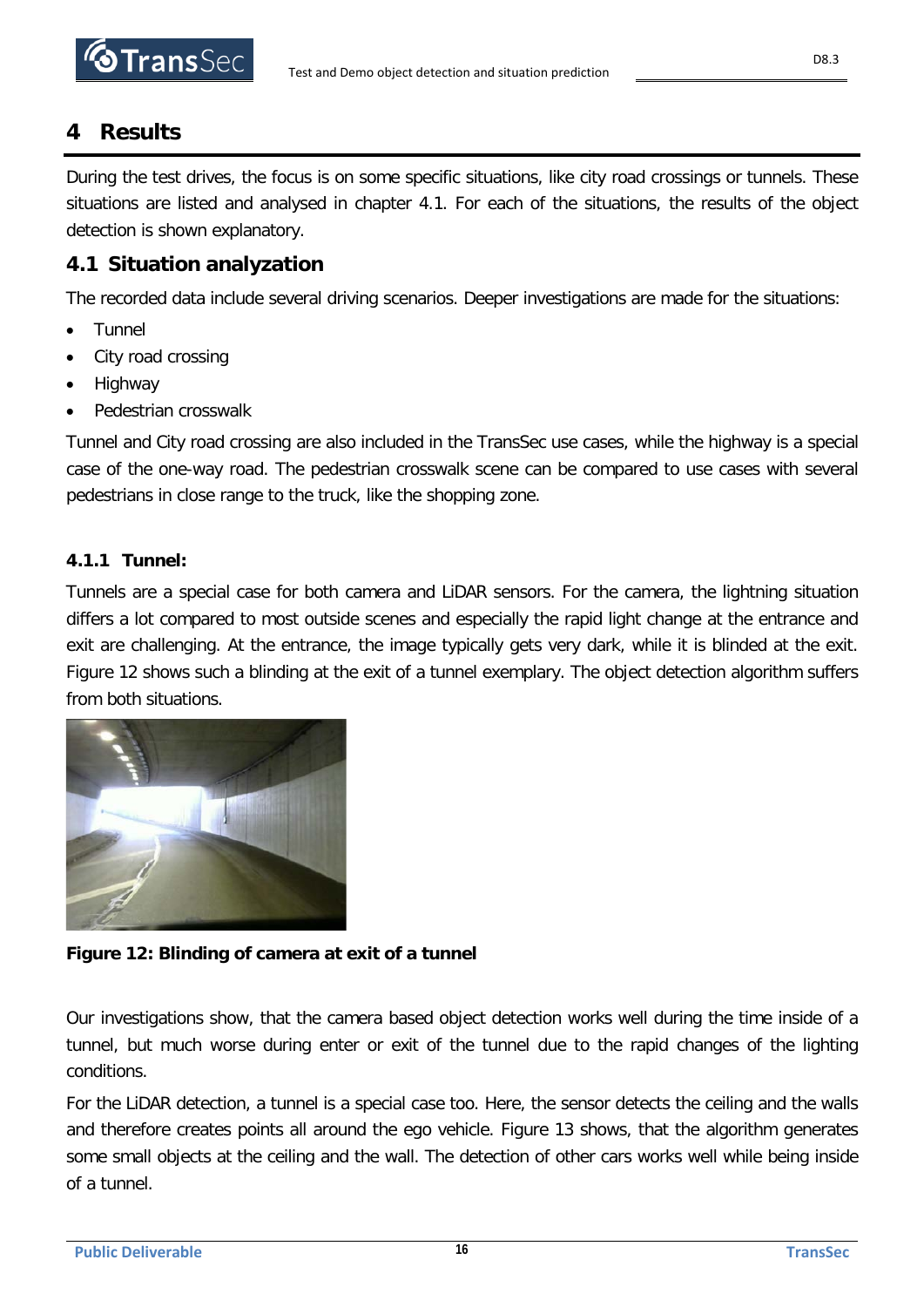



**Figure 13: LiDAR point cloud inside of a tunnel**

## <span id="page-16-1"></span><span id="page-16-0"></span>**4.1.2 City road crossing:**

City road crossings are of special interest due to the direct interaction with several types of road users, like cyclists, cars or pedestrians. [Figure 14](#page-16-2) shows an example of a city road crossing with several other cars. On the left hand side the camera based detection is shown, where several cars are detected.

In the middle, the LiDAR based detection is shown. This shows the capability of the algorithm to detect static elements, like the road signs. These objects are shown in grey. The road sign is marked in orange in both the camera and the LiDAR Frame.

Additionally, the cars detected by the LiDAR based algorithm are shown as red wireframes. On the right hand side, a BEV view of the LiDAR point cloud is provided. The turquoise side of the detected bounding boxes corresponds to the estimated front.



<span id="page-16-2"></span>**Figure 14: LiDAR and camera frame at a city road crossing with detected cars and static objects**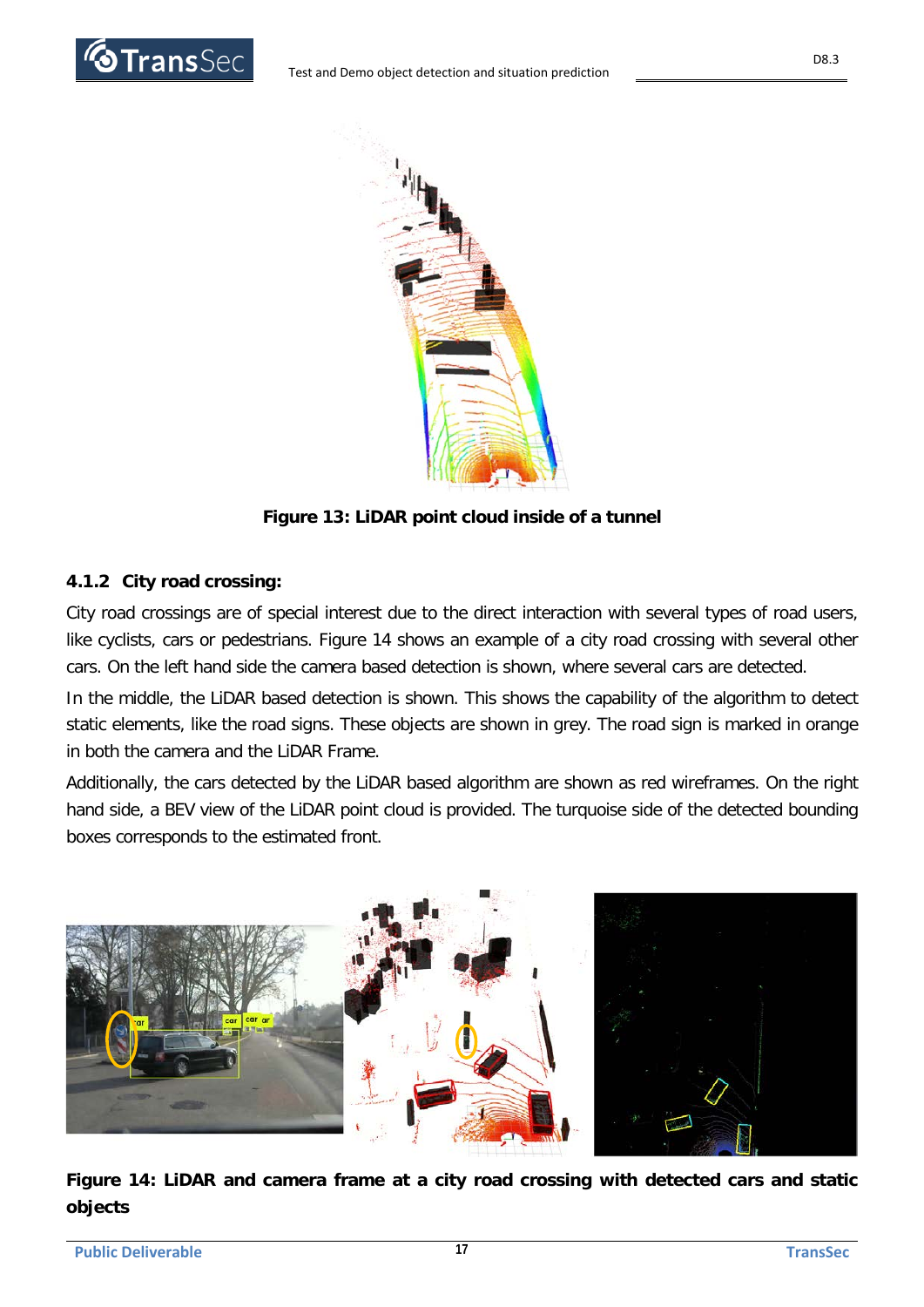

#### <span id="page-17-0"></span>**4.1.3 Highway:**

On Highways, the distance to other cars may be very large and the driving directions are separated from each other. Because the driving speeds are very high, other dynamic objects need to be detected in far distances. In [Figure 15,](#page-17-1) a truck is detected at a distance of 96.12 m by both LiDAR and camera (marked in orange). In the camera Image, it is falsely classified as car. The LiDAR detector additionally detects the traffic sign (marked in green) and the guard rails on both sides of the street. Due to the low mounting position of the LiDAR, only the camera can detect the oncoming cars. The guardrails occlude this area for the LiDAR sensor.

<span id="page-17-1"></span>

**Figure 15: LiDAR and camera frame at a highway**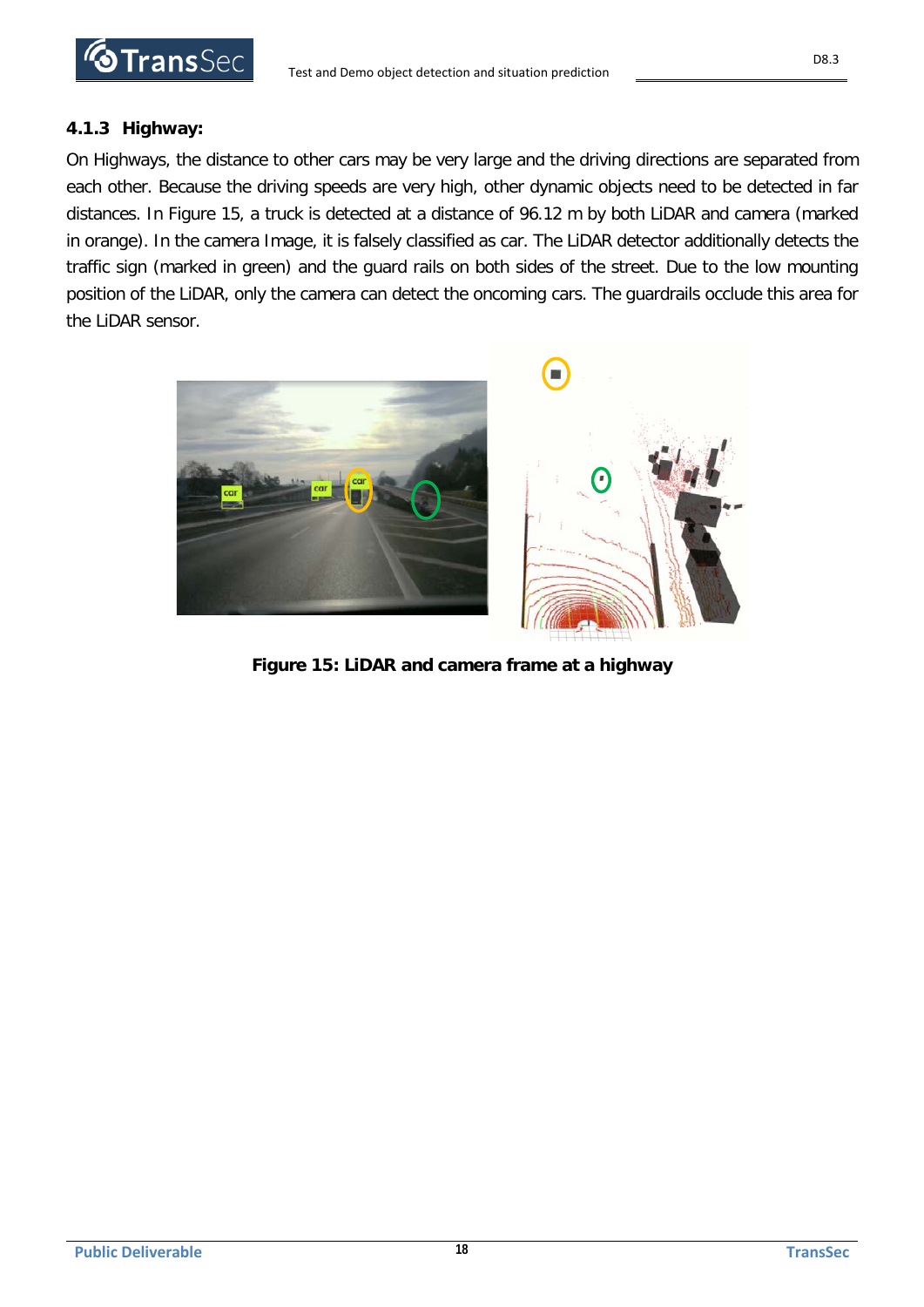

D8.3

### <span id="page-18-0"></span>**4.1.4 Pedestrian Crosswalk**

The pedestrian crosswalk is a critical situation for safety systems due to the close range of vulnerable road users to the truck. Hence, a reliable detection and an accurate positioning are required for all dynamic objects. This situation is comparable to several TransSec use cases with pedestrians in close range, like the shopping zone. [Figure 16](#page-18-1) shows the object detection of the LiDAR and the camera for a pedestrian crosswalk. On the left, the camera object detection is shown. In the middle, the Point cloud is shown in 3D with all the detected objects marked in grey, the detected cars marked as red wireframes and the pedestrian as green wireframes. On the right, the point cloud and the detected objects are shown in BEV.



<span id="page-18-1"></span>**Figure 16: Pedestrian crosswalk with several pedestrians directly in front of the truck.**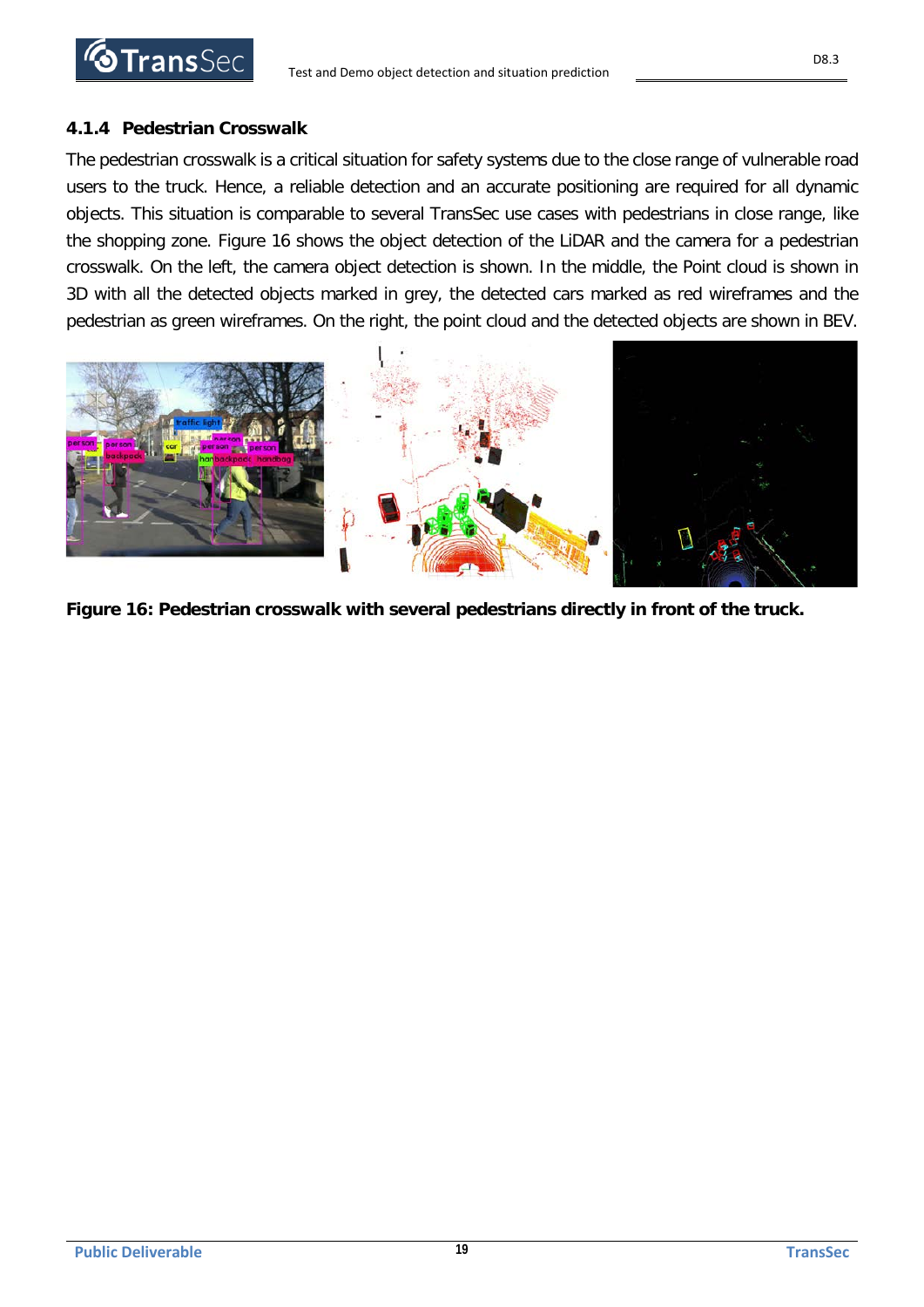

# <span id="page-19-0"></span>**4.2 Sensor Fusion and collision prediction**

All the objects detected by the camera can be projected to the LiDAR coordinate frame. [Figure 17](#page-19-1) shows an example of this projection, where cars are detected by both the camera (dark green) and the LiDAR (bright green). The 3-dimensional positions of the objects detected by the camera are based on the projection of the bounding boxes to the ground plane, which requires a precise calibration. Due to small calibration errors and the vehicle movement, a small offset between LiDAR and camera detection is possible. The red marked cars are detected by both the LiDAR and the Truck, while the orange marked ones are only detected by the camera.



<span id="page-19-1"></span>**Figure 17: Urban situation with projected camera objects. Left – camera frame with object detection. Right – LiDAR frame with projected bounding boxes from camera detection (dark green) and LiDAR based object detection (bright green)**

The test-drives show, that the camera detection is able to detect objects at higher distances in most situations. The reason is the higher resolution of the camera. Objects at high ranges only consist of few points of the LiDAR point cloud and are therefore difficult to detect. However, the LiDAR detections provide more accurate information about the object positions. [Figure 18](#page-20-0) exemplary shows the projection of the camera detections to the LiDAR point cloud. The orange marked car is detected by both the LiDAR and the camera. The Figure shows a small spatial offset between both detections on the right, where the LiDAR detection is the more accurate one. Objects further away are only detected by the camera.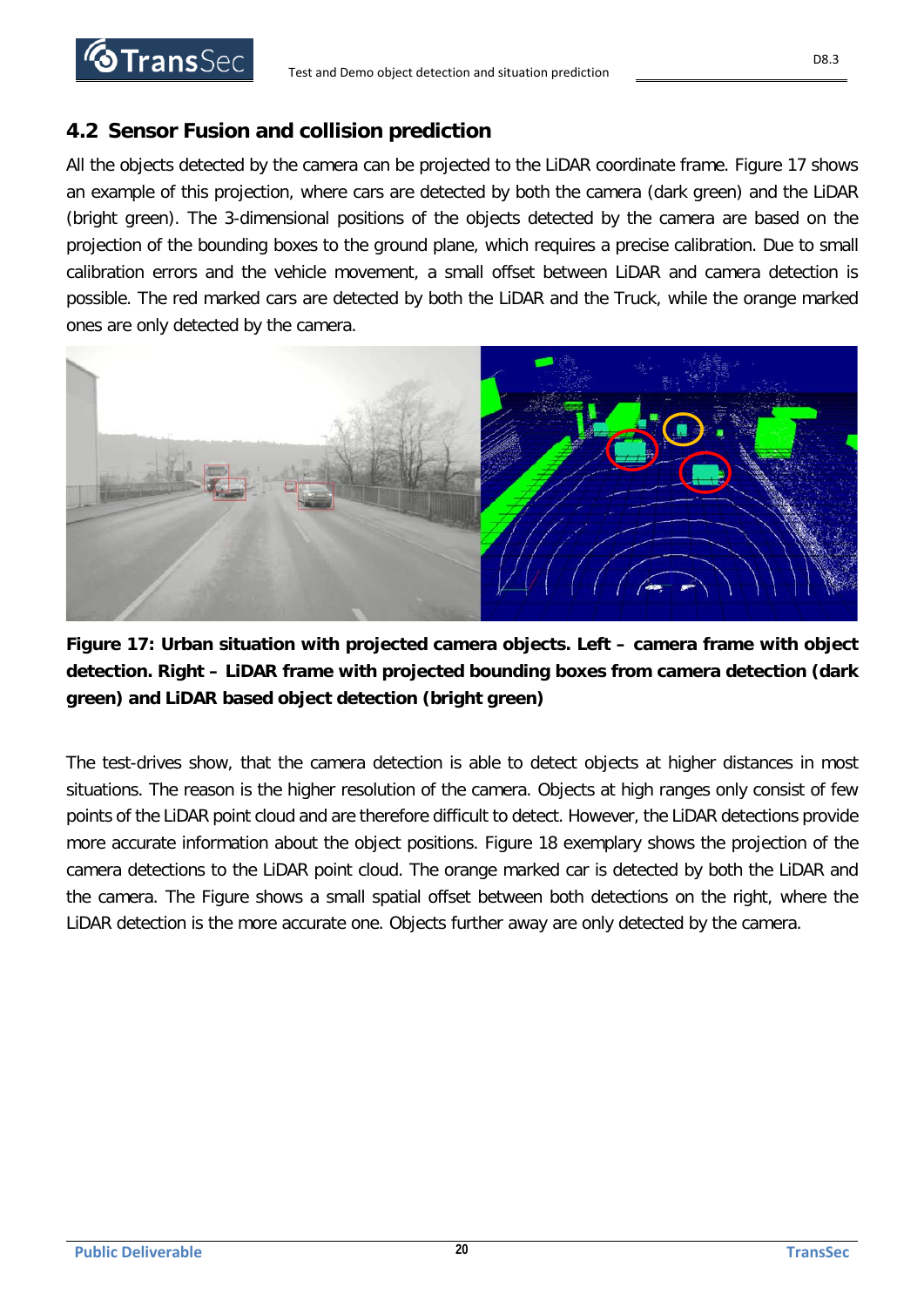





<span id="page-20-0"></span>

The object tracking on top of the detection estimates the states of all the dynamic objects and therefore allows the prediction of them during the next time steps. The collision detection module utilizes this for the calculation of the collision probability during the next second. [Figure 19](#page-20-1) shows the current position of the ego vehicle (green) and two more cars (red). The blue bodies show the estimated path of all vehicles during the next second. On the right, the estimated collision probability is shown.



**Figure 19: Collision detection including two cars**

<span id="page-20-1"></span>Up to this processing step, all modules work passively and only provide information about the trucks surrounding. The collision detection is the prerequisite for active safety functions, which can be explored in further steps.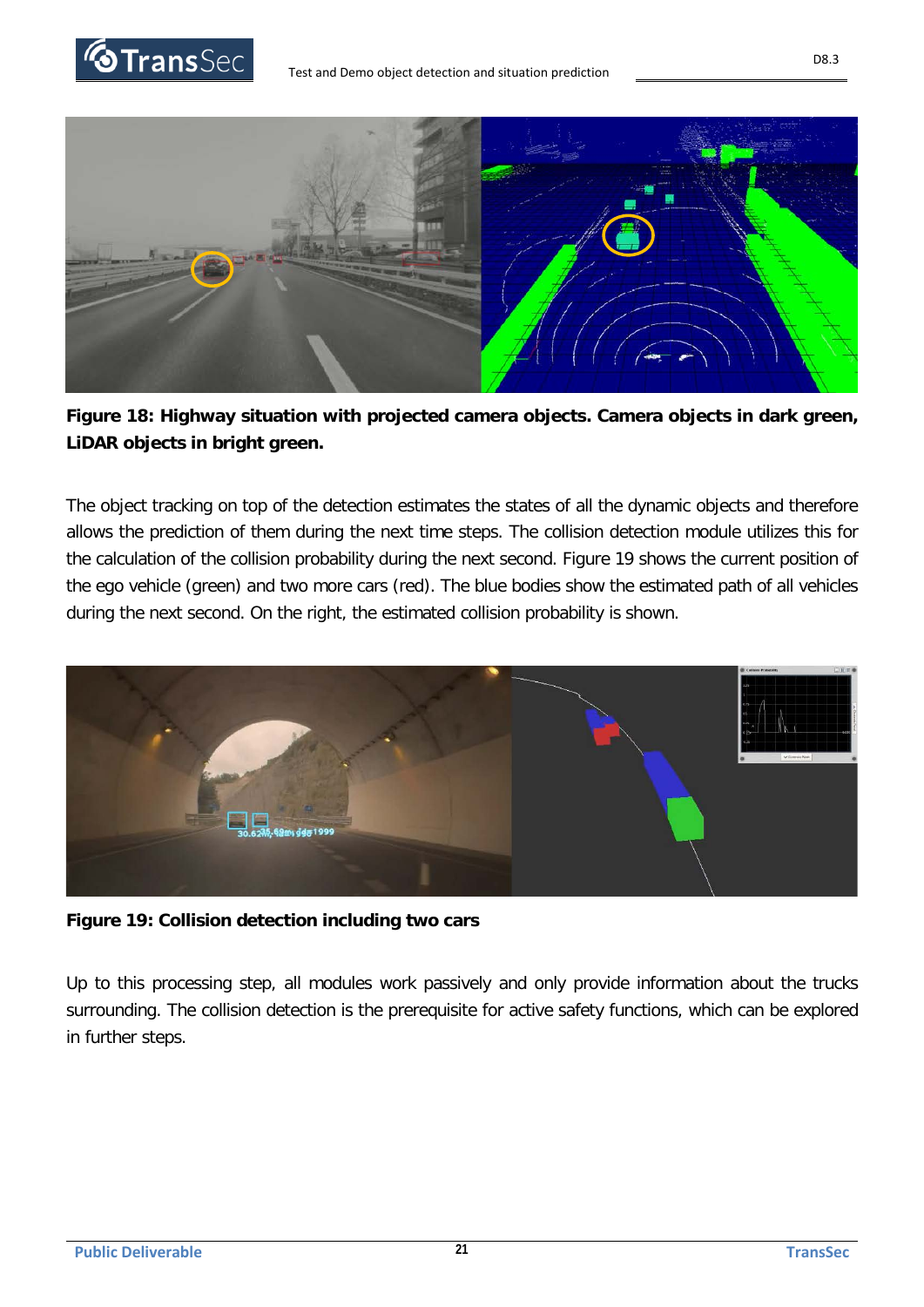# <span id="page-21-0"></span>**5 Summary and Conclusions**

**STransSec** 

Deliverable D8.3 "Test and Demo object detection and situation prediction" documents the integration and testing of camera and LiDAR based algorithms for detection of static and dynamic objects. This also includes a module for detection of collisions and their probabilities. The tests show the results of the development until end of year two.

The test drives are conducted with the test truck Atego 823 in public roads in Stuttgart area. For LiDAR detection, the Ouster OS1 and the Velodyne VLP-32c are used. The camera detection used the Leopard LI-AR0231-GMSL and the Logitech C270. Additionally, the Trimble BX982 GNSS receiver is used for positioning.

The tests carried out investigate the object detection in different situations, like urban areas, country roads and highways. The combined object detection of camera and LiDAR works properly in almost every situation, while the standalone detections of each sensor show disadvantages in specific situations. In general, the camera suffers from bad lighting situations, like blinding, darkness or fog. At good lighting situations, the camera is able to detect objects, like cars in farther distances, but produces less accurate positioning results compared to the LiDAR. The camera based detection is restricted to specific classes, like cars or pedestrians, while the LiDAR sensor can detect every obstacle due to a geometric approach. However, classification is more accurate using a camera. Due to the mounting position of both sensors, in several situations, the camera is able to detect objects in areas, which are occluded for the LiDAR sensor. The situation prediction module is able to detect possible collisions and their probability.

This leads to the conclusion, that both sensors are necessary for a sufficient environment perception. The combined object detection together with the collision detection shows promising results to be used for collision avoidance. The integrated system has a limited field of view for both the camera and the LiDAR. In future steps, additional cameras and LiDAR sensors will extend this. Thus, a holistic environmental perception will be achieved.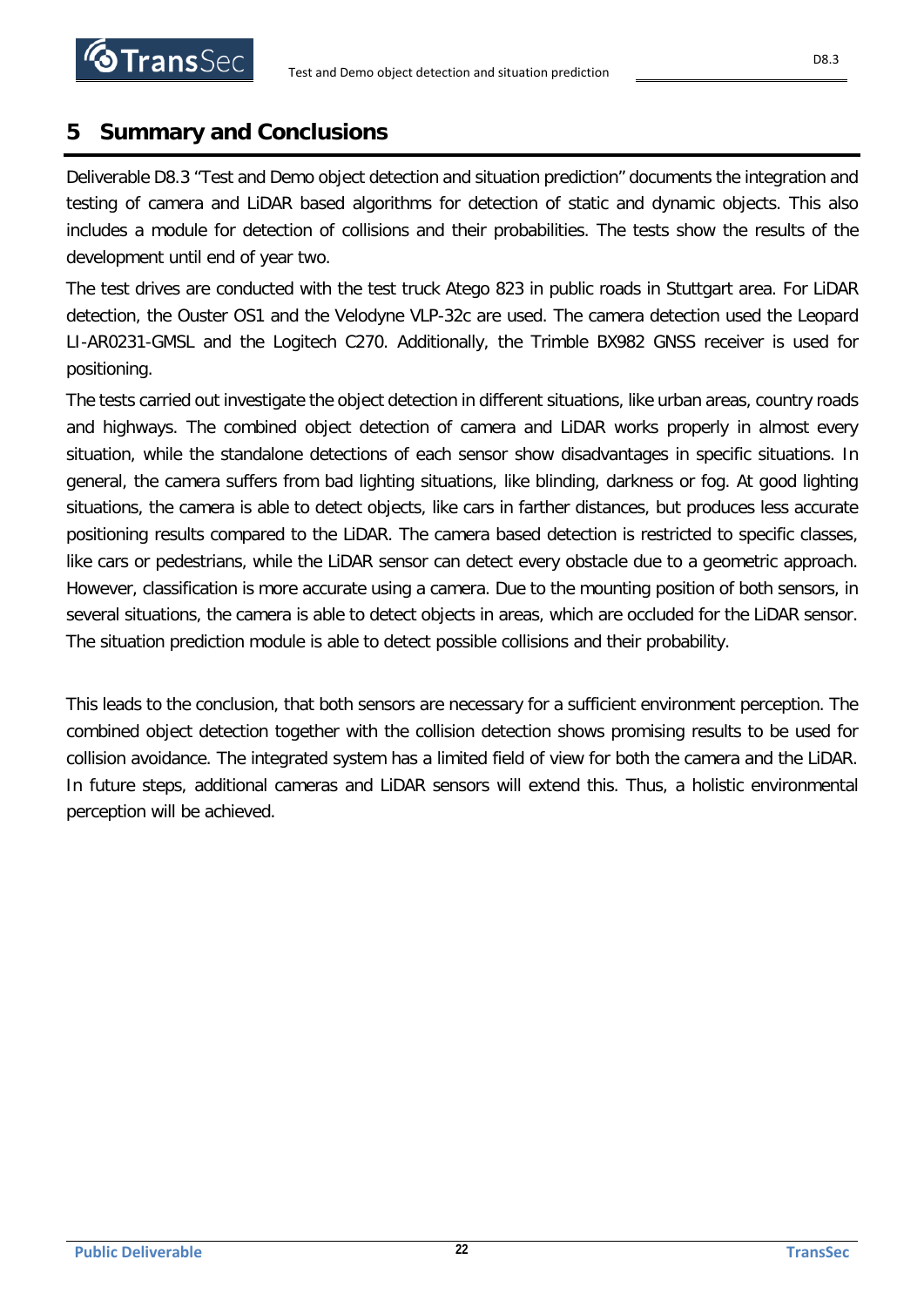# <span id="page-22-0"></span>**6 ABBREVIATIONS AND ACRONYMS**

| Abbreviation | <b>Description</b>                         |
|--------------|--------------------------------------------|
| <b>LDM</b>   | Local Dynamic Map                          |
| LiDAR        | Light Detection And Ranging                |
| <b>FOV</b>   | Field Of View                              |
| <b>WP</b>    | Work Package                               |
| <b>GNSS</b>  | <b>Global Navigation Satellite Systems</b> |
| <b>BEV</b>   | <b>Birds Eye View</b>                      |